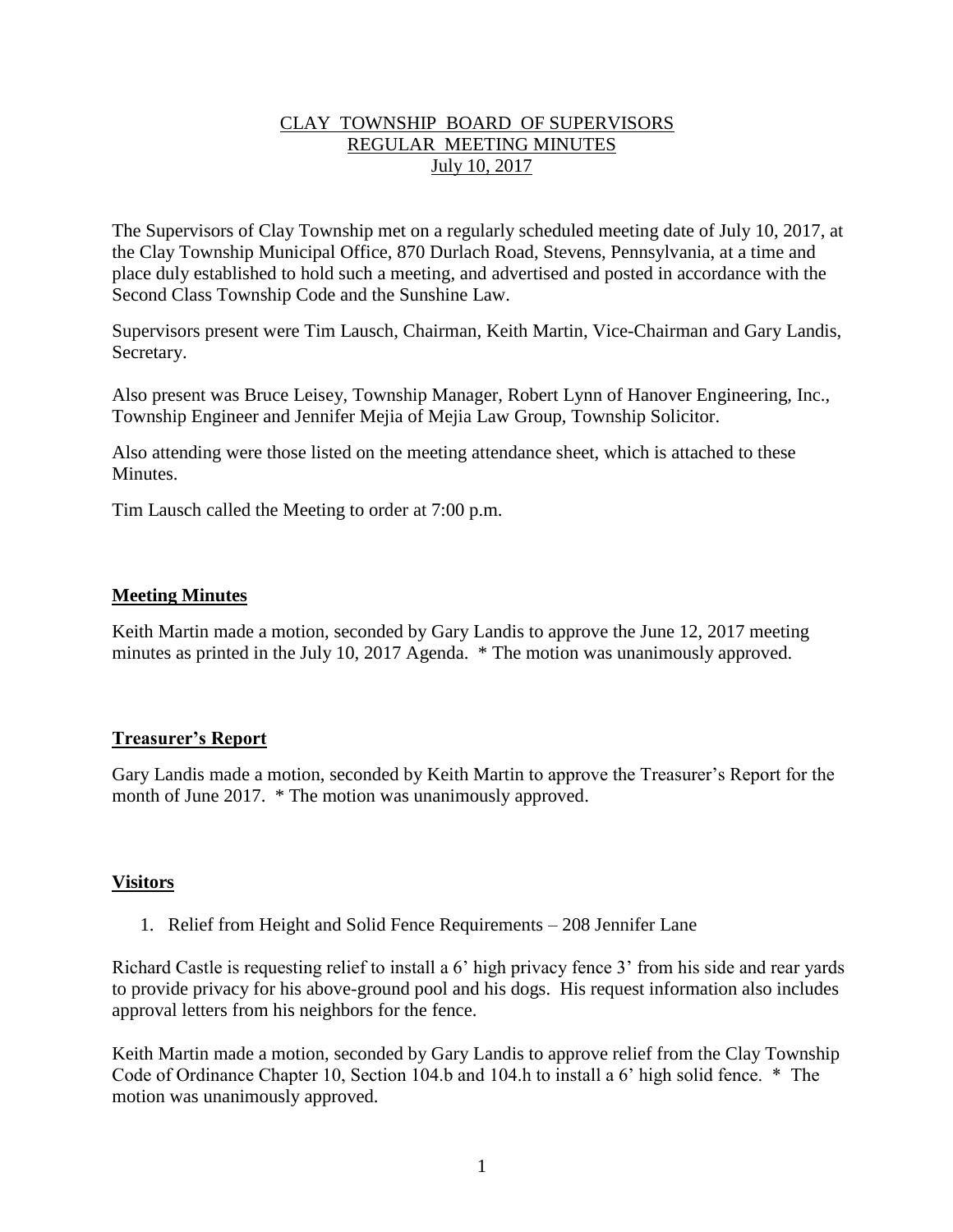# **Engineer's Report**

1. Ephrata Community Church – Zoning Map Amendment

Jennifer Mejia reviewed the Zoning Map Amendment with the Board of Supervisors. Jennifer Mejia stated that notice was properly advertised and posted for the amendment.

Tim Lausch opened the Hearing at 7:10 pm.

No comments were received.

Tim Lausch closed the Hearing at 7:15 pm.

Gary Landis made a motion, seconded by Keith Martin to approve Ordinance #071017 to amend the Clay Township Zoning Map. \* The motion was unanimously approved.

\*\* Keith Martin abstained from participating as a member of the Board of Supervisors for the next item due to he is the developer of the project. \*\*

2. Rachel Martin – Land Development Plan

Kevin Varner, Diehm & Sons and Keith Martin, Developer, reviewed the plan with the Board of Supervisors.

Gary Landis inquired on the waiver of Road Improvements.

Township Staff informed the Board of Supervisors that waivers and deferrals had been granted in the past based on the condition of the road and traffic.

Gary Landis made a motion, seconded by Tim Laush to approve the following waivers and modifications per the Hanover Engineering letter dated 6/23/17.

# Section 303.A – Preliminary Plan Application

The Applicant is requesting a waiver of the requirement to process a separate Preliminary and Final Land Development Plan. The applicant proposes the construction of two (2) poultry houses totaling 63,600 sq ft. The justification provided is that the Plan is simple in nature. The applicant believes that one review by the Township will be sufficient to ensure compliance with the Township's requirements.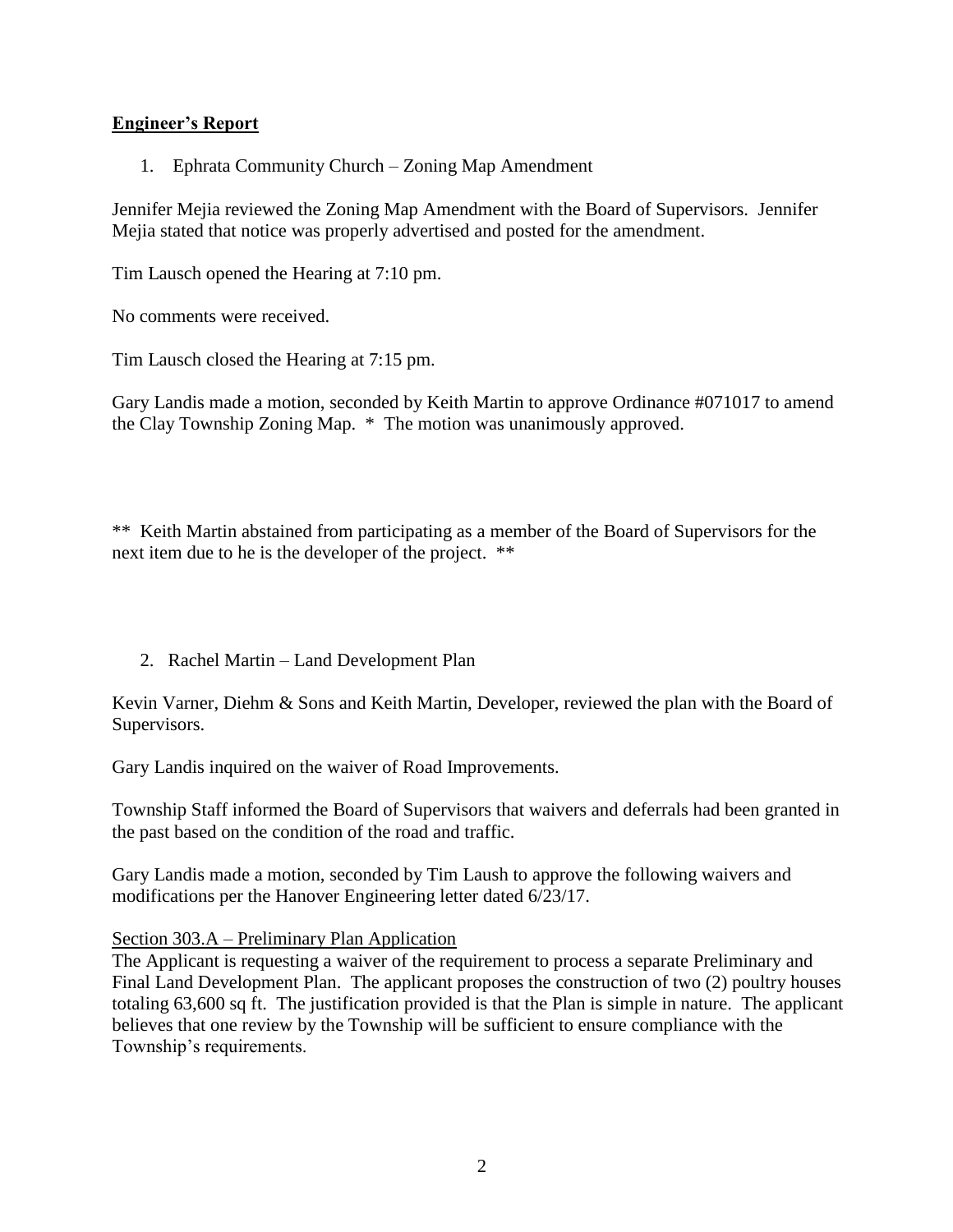## Section 402.A.1 – Plan Scale

The Applicant is requesting a modification of the requirement for plan sheet to be drafted at a scale of 10, 20, 30, 40 or 50' to the inch. The ordinance states that remaining lands over 10 acres in size be drafted legibly with no mention of plan scale. The Martin farm is 46 acres in size and has been plotted at a scale of  $1" = 100'$  to fit entirely on one sheet. The sheets with this higher scale are legible. The remaining sheets in the plan have been drafted to the standards.

## Section 403.E.4.F – Properly Executed Land Development Agreement

The Applicant is requesting a modification of the requirement to provide a properly executed land development agreement. The applicant proposes, due to the minor nature of the project, a Memorandum of Understanding document. The proposed document will be properly executed and approved by the Township.

## Section 602.K.3 – Improvement of Existing Streets

The Applicant is requesting a waiver of the requirement for improvements of existing streets. The applicant notes that the Martin farm is located within the Agricultural Transition Zoning District, all surrounding properties are also zoned Agricultural Transition. The plan proposes two new poultry houses. The justification provided is that additional traffic generated by the poultry houses will be very minimal. The additional right-of-way required by the ordinance was provided on a prior plan.

# Section 603.D.6 – Land Developments involving non-residential buildings containing 15,000 sq ft or more gross floor area shall be provided at least two separate and distinct means of access from existing public streets

The Applicant is requesting a waiver of the requirement to provide two separate and distinct means of access from the existing public streets. The justification provided is that the plan proposes the construction of two poultry houses, on a tract with two existing poultry houses. The new poultry houses will share the existing driveway entrance, and provide a separate drive for access. There is ample space on the property for trucks to turn around. The applicant feels that with the residences in the area, a second access for trucks would further impact those neighbors. It is also noted that the proposed structures are not occupied.

#### Stormwater Management Ordinance

# Section 11-304.F – Minimum Floor elevation shall be 2 feet above 100-year water surface elevation

The Applicant is requesting a modification of the requirement for the minimum floor elevation to be two feet above the 100-year water surface elevation. The request is in regards to proposed Infiltration Basins 1 and 2. The applicant notes that the controls have been designed to protect the poultry houses from receiving any water from the basins. The basin bottom has been set a minimum of two feet below the floor elevation of the poultry house. An inlet top is set 10" above the basin bottom as an overflow. The calculated 100-year water surface elevation is below the 10" overflow. A low point is also proposed at the west end of the basins to allow a secondary overflow six inches below the poultry house floor elevation. The floors are for agricultural buildings.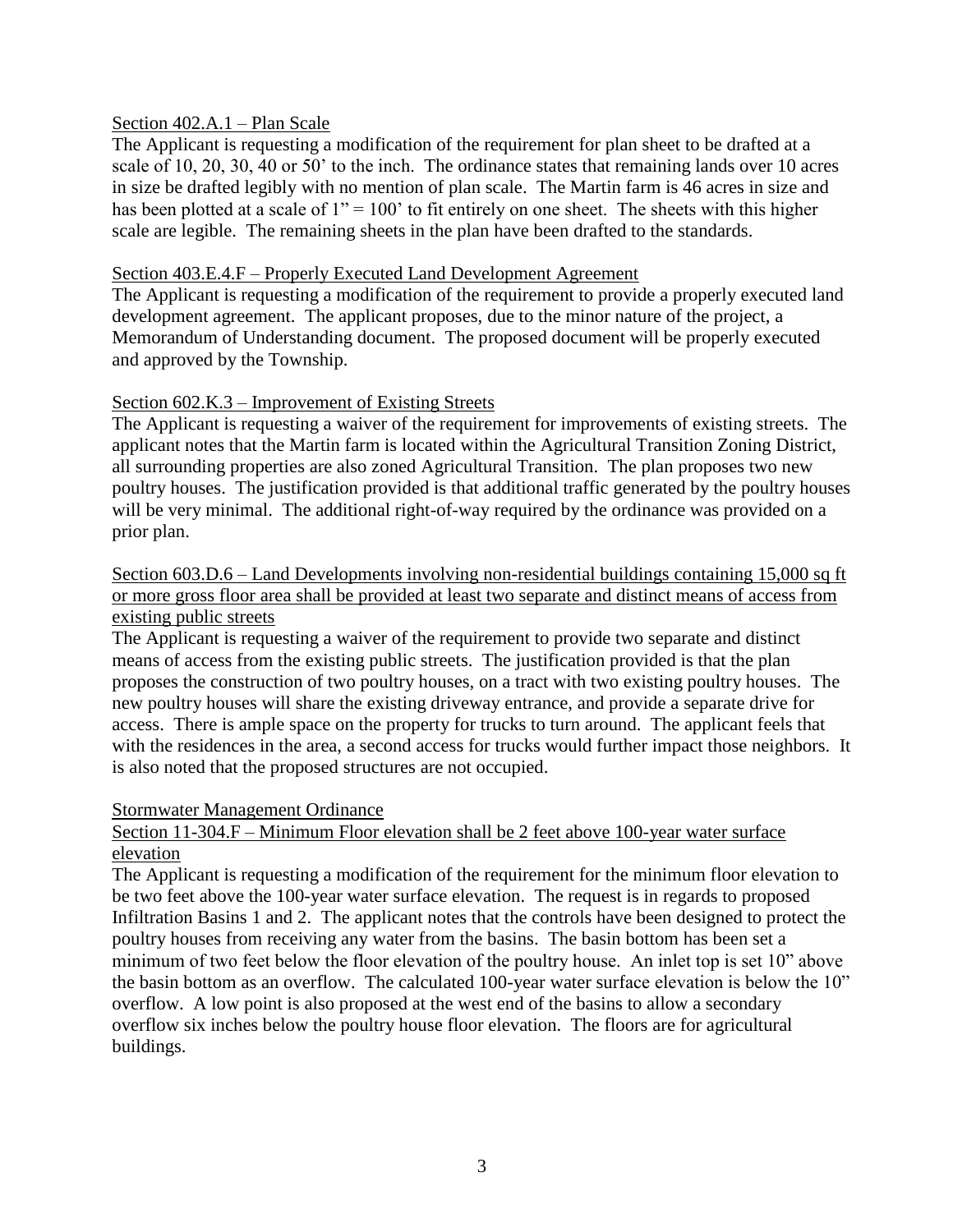# Stormwater Management Ordinance

Section 11-306.B and C – Riparian Corridor

The Applicant is requesting a modification of the ordinance requirement and seeks permission to provide a 35-foot wide Riparian Buffer Corridor Easement along the top of stream bank of the tributary vs using the more stringent 100-year floodplain easement. The justification provided is that the corridor of the creek is wooded and lined with grass and vegetative trees and shrubs. The applicant notes that there are no animals pastured on the farm and the lands within the proposed 35-foot corridor easement are not farmed. All wooded land along the portion of the property are restricted by a delineated wetlands easement and will remain undisturbed.

## Stormwater Management Ordinance

Section 11-307.A.2 – Basins with side slopes steeper than 5:1 shall be protected by fencing The Applicant is requesting a modification of the requirement to provide protective fencing for sides slopes steeper than 5:1, the proposed infiltration basins utilize a 4:1 side slope. The applicant notes that the proposed site is a poultry house complex within limited accessibility due to bio security. The proposed basins are shallow with the maximum depth of water from basin bottom to the inlet overflow being 10". The applicant feels that provided the 4:1 side slopes allows a larger basin bottom footprint and reduces the depth of water being infiltrated.

# Stormwater Management Ordinance

# Section 11-503.A.4 – Plan Scale

The Applicant is requesting a modification of the requirement for plan sheet to be drafted at a scale of 10, 20, 30, 40 or 50' to the inch. The ordinance states that remaining lands over 10 acres in size be drafted legibly with no mention of plan scale. The Martin farm is 46 acres in size and has been plotted at a scale of  $1" = 100"$  to fit entirely on one sheet. The sheets with this higher scale are legible. The remaining sheets in the plan have been drafted to the standards.

Gary Landis made a motion to also approve Financial Security in the amount of \$106,650.78 and Stormwater Maintenance Fee \$1,240 contingent on compliance with the Hanover Engineering letter dated 6/23/17.

The Developer inquired about the possibility of starting earth moving before Plan is recorded. Gary Landis made a motion, seconded by Tim Laush to approve a Short Form Developers Agreement with Rachel Martin to allow developer to start earth moving before the plan is recorded. \* The motion was unanimously approved.

\*\* Keith Martin abstained from the next item due to an employment conflict with Developer. \*\*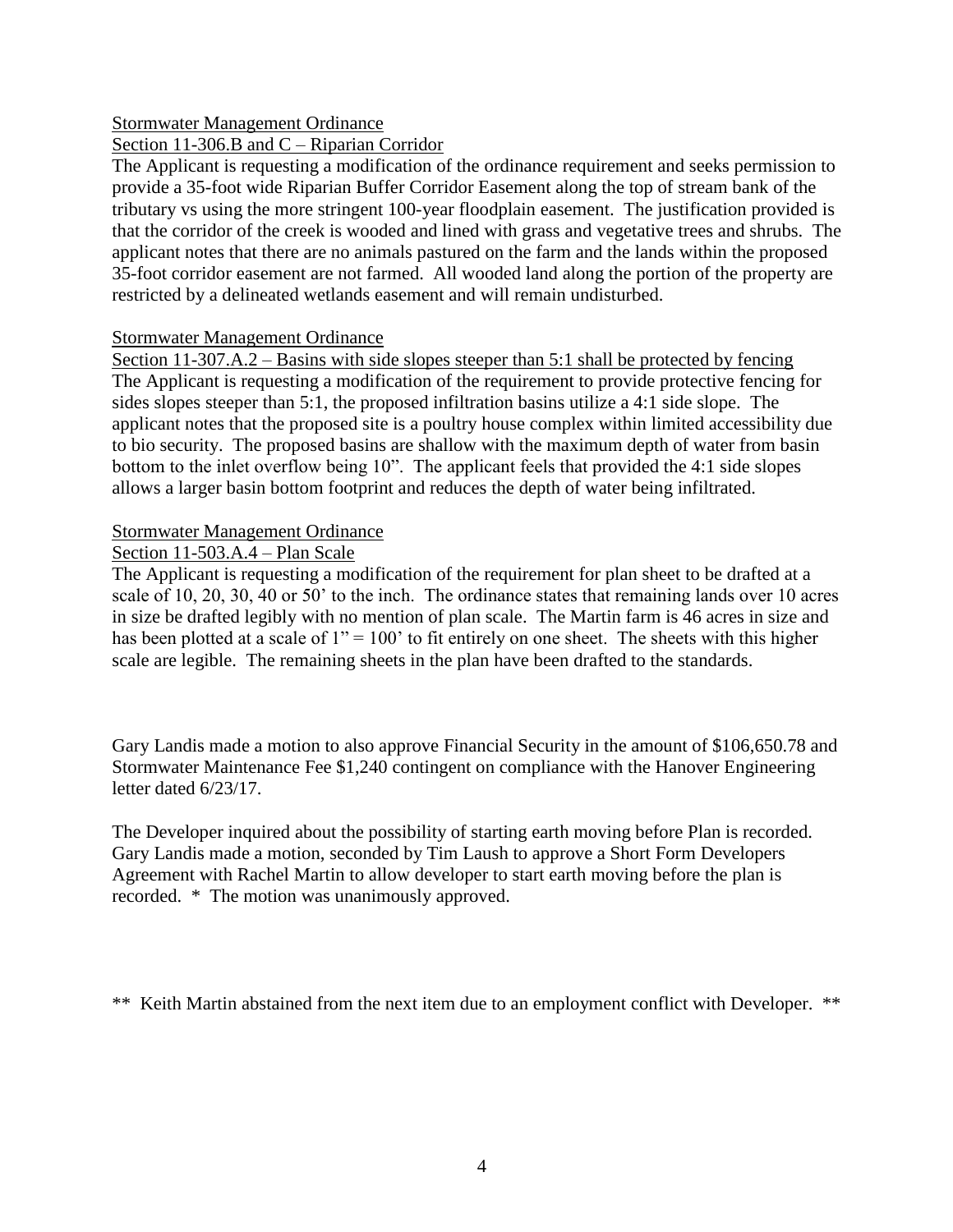3. Countryside Enterprises – Subdivision Plan

Tom Matteson, Diehm & Sons and Marlin Sensenig, Developer reviewed the plan of each individual use and waivers/modification anticipated to be requested for each lot on the proposed Subdivision Plan.

There was discussion on the two remaining waivers for lot length to width ratio and length of culde-sac.

Tim Lausch stated that he is not inclined to approve waivers at this time.

Gary Landis asked what the economic revenue would the Township receive to help offset the costs of improvements at the intersection.

Tom Matteson said that information would be in the Environmental Impact Report.

Bruce Leisey will review the data and forward details to the Board of Supervisors.

It was decided to continue discussion at the July 25, 2017 Board of Supervisors meeting. No decisions were made at this time.

## **Old Business**

1. Two Cousins Pizza – Notice of Violation

Bob Lynn informed the Board of Supervisors that a letter was sent out on 6/30/17 identifying the deficiencies that need to be corrected with the basin at Two Cousins Plaza. The letter indicated the Developer has until 7/15/17 to schedule the repairs or additional enforcement action will be taken.

No decisions were made at this time.

## **New Business**

1. Request for Payment for the Snyder Park Pavilion Project

Bob Lynn reviewed the payment requests with the Board of Supervisors.

Keith Martin made a motion, seconded by Gary Landis to approve payment #6 on Contract #1 in the amount of \$56,406.73 to Amric Construction. \* The motion was unanimously approved.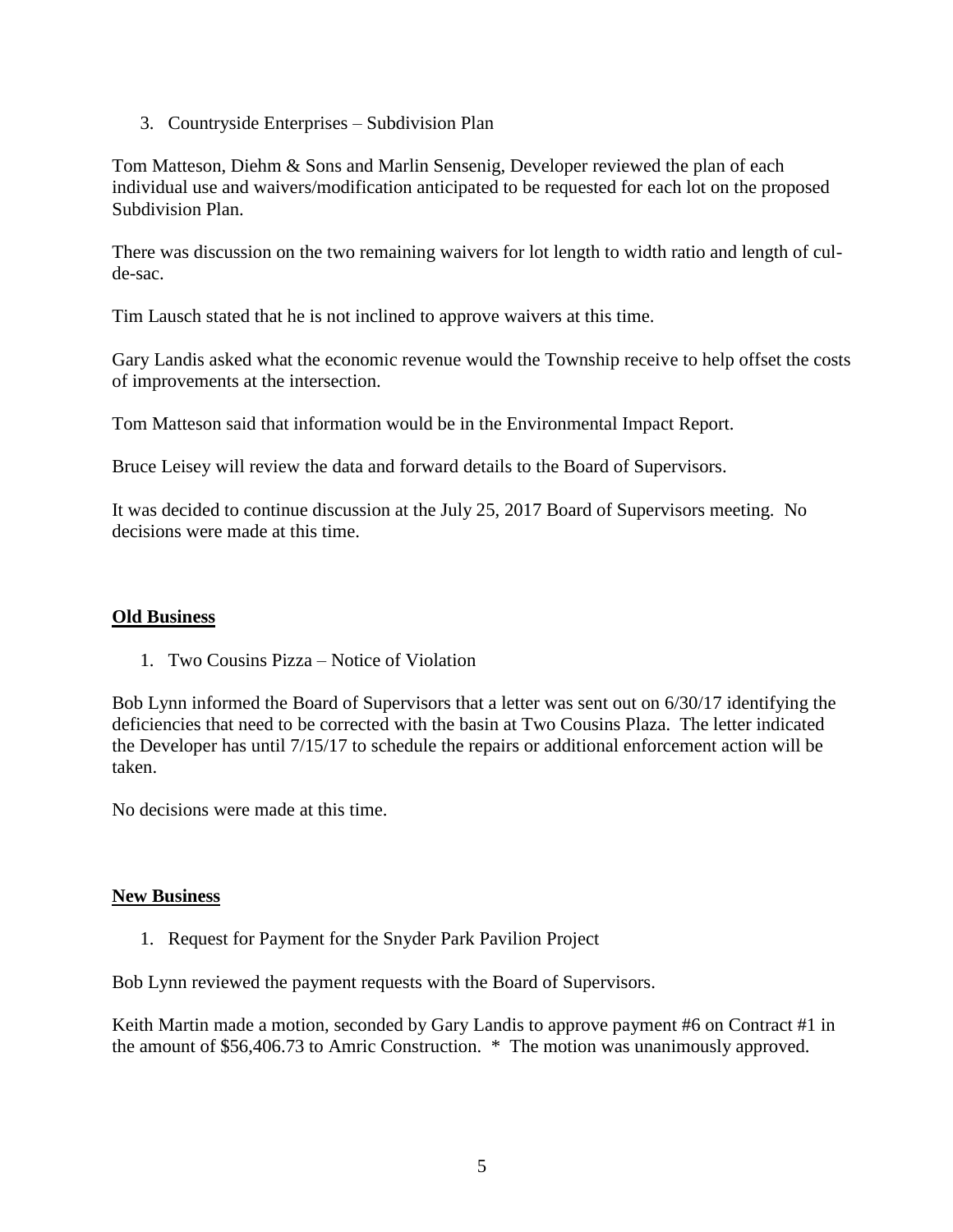Keith Martin made a motion, seconded by Gary Landis to approve payment #5 on Contract #2 in the amount of \$3,256.22to Spotts Brothers, Inc. \* The motion was unanimously approved.

Keith Martin made a motion, seconded by Gary Landis to approve payment #4 on Contract #3 in the amount of \$9,540.63 to AKC Mechanical, Inc which includes Change Order #00 63 57 in the amount of \$3,160.74. \* The motion was unanimously approved.

2. Charity Gardens HOA – Request to plant trees on Township Park property

Gary Felpel, Charity Gardens HOA, requested permission to plant trees along the south border of the Charity Gardens Township Park at the developments detention basin and to place two signs notifying park visitors of the park's border. Mr. Felpel said visitors have been using the Charity Gardens HOA stormwater basin as park property.

Gary Landis made a motion, seconded by Keith Martin to approve the request and authorize Bruce Leisey to determine type and location of trees and signs.  $*$  The motion was unanimously approved.

3. Authorization to advertise the MS4 Chesapeake Bay PRP for Public Comments

Bob Lynn reviewed the MS4 PRP Plan with the Board of Supervisors.

Keith Martin made a motion, seconded by Gary Landis to approve advertising on 7/26/17 of the PRP Plan. \* The motion was unanimously approved.

4. HomeTowne Square Streets Lights and Speed Bumps

Bruce Leisey informed the Board of Supervisors that the HOA at HomeTowne Square has requested to replace all street lights with LED bulbs.

Bob Lynn stated that the SALDO regulations for Compact Neighborhood Development states that street light types shall be subject to Township approval and in character with pedestrian oriented street scape and no street light shall create trespass glare.

After discussion, it was decided to suggest the HOA gauge the support of the development's home owners and Developer.

No decisions were made at this time.